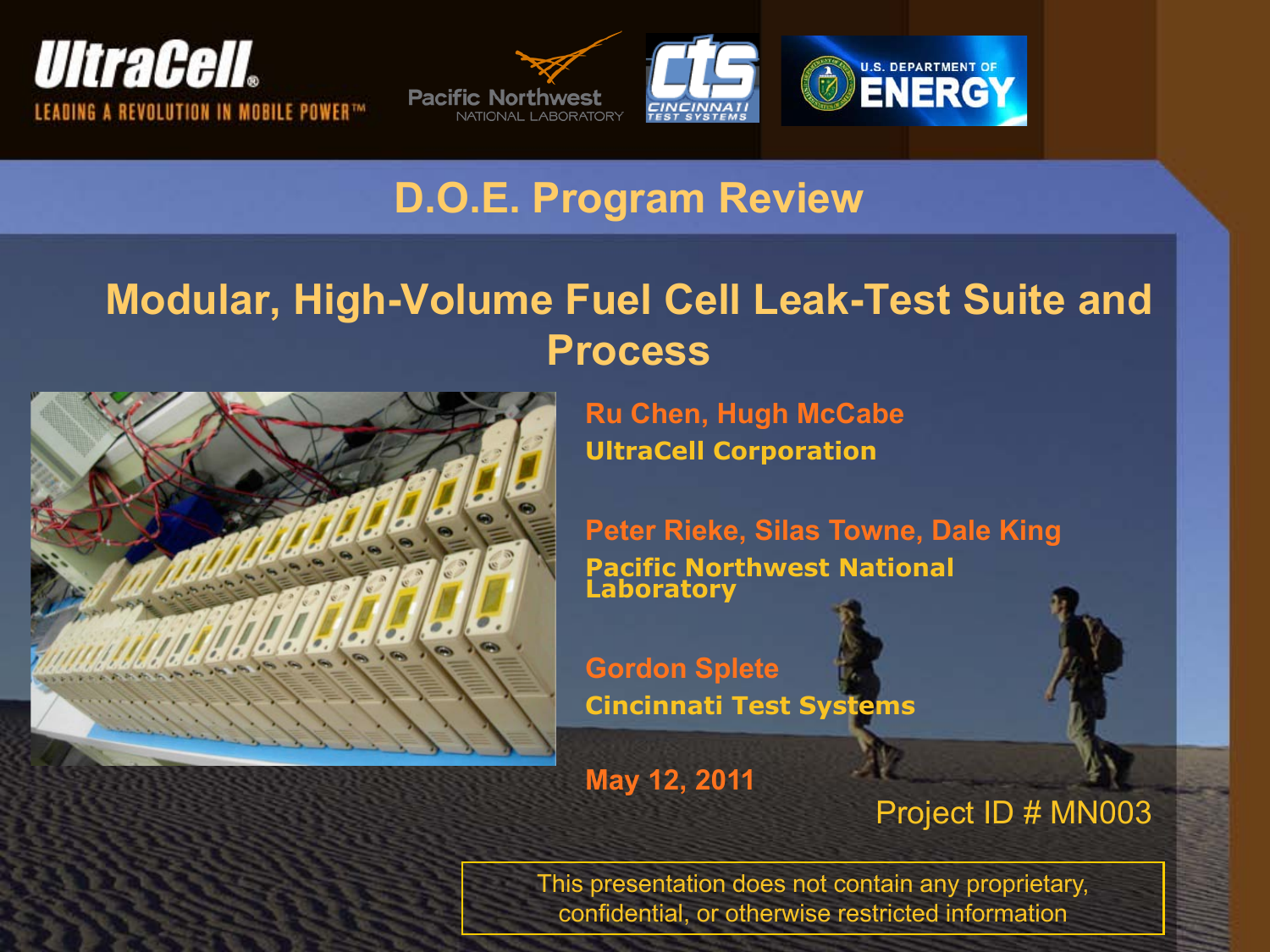## **Overview**



#### **Timeline**

- Phase I Start: 09/01/2008 End: 6/30/2011
- Phase II: TBD

### **Budget**

- Total Phase I Project Funding (Actual)
	- DOE Share to UltraCell: \$0.82M
	- DOE Share to PNNL: \$0.63M
	- UltraCell Cost Share: \$1.24M
	- Phase I Total: \$2.69M
	- UltraCell Additional Cost Share: \$0.68M
- Funding received in FY10
	- \$285k (UltraCell)
	- \$252k (PNNL)

UltraCell.

EADING A REVOLUTION IN MOBILE POWER™

#### **Barriers**

F: Low levels of Quality Control and inflexible processes

### **Partners**

- UltraCell Project lead
- PNNL Fuel cell stack properties, method selection, quality metrics
- CTS Leak-test suite design, fabrication, and installation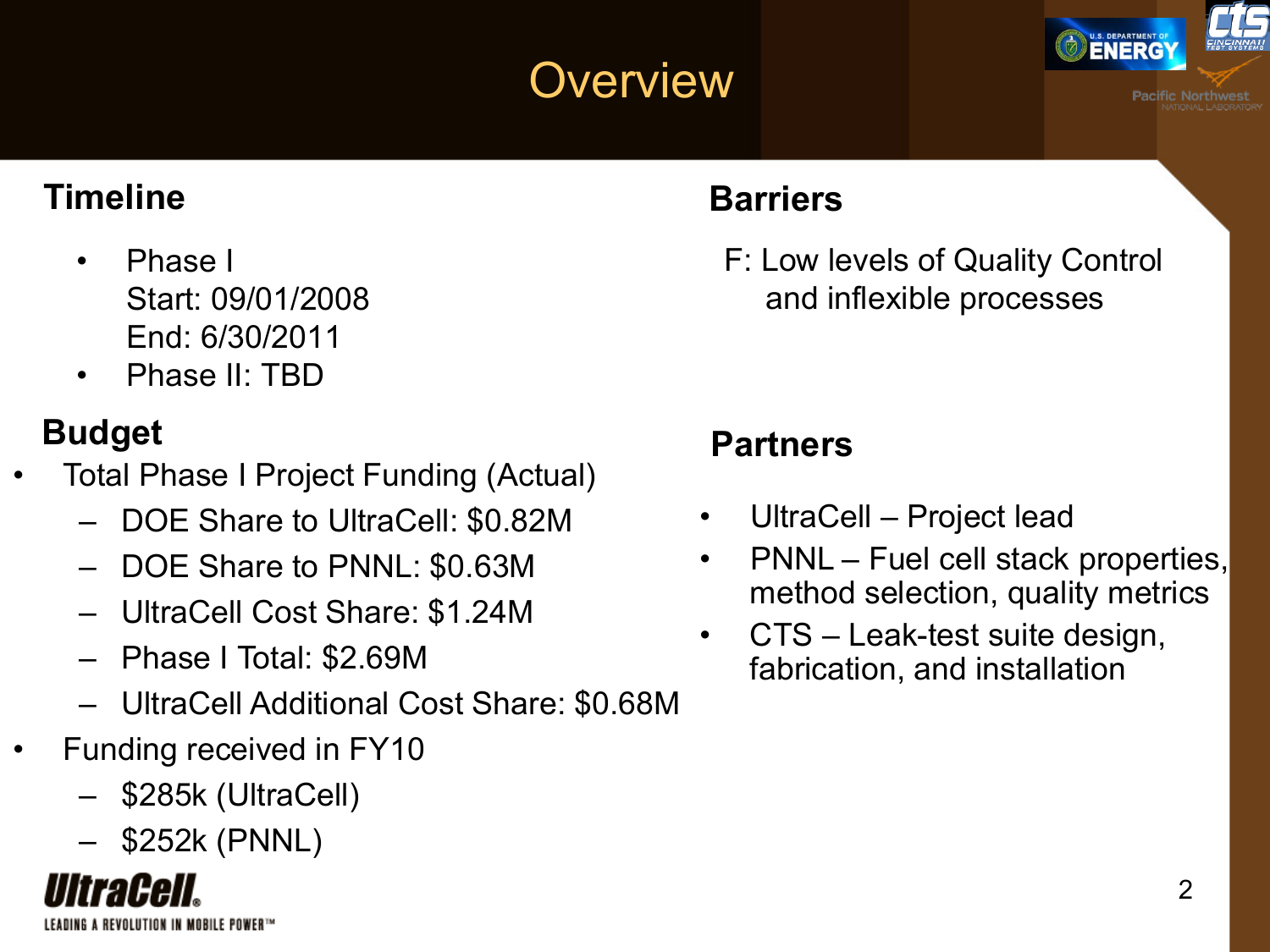

- **A fuel cell is an excellent leak-sensor: we use the manufactured part as part of the sensor network**
- **Project Objectives**
	- Design a modular, high-volume fuel cell leak-test suite capable of testing in excess of 100,000 fuel cell stack per year (i.e., 50 fuel cell stacks per hour).
	- Perform leak tests inline during assembly and break-in steps
	- Demonstrate improved fuel cell stack yield rate.
	- Reduce labor content.
	- Reduce fuel cell stack manufacturing cost.
- **Objectives for past year**
	- Test and evaluate leak-test suite prototype

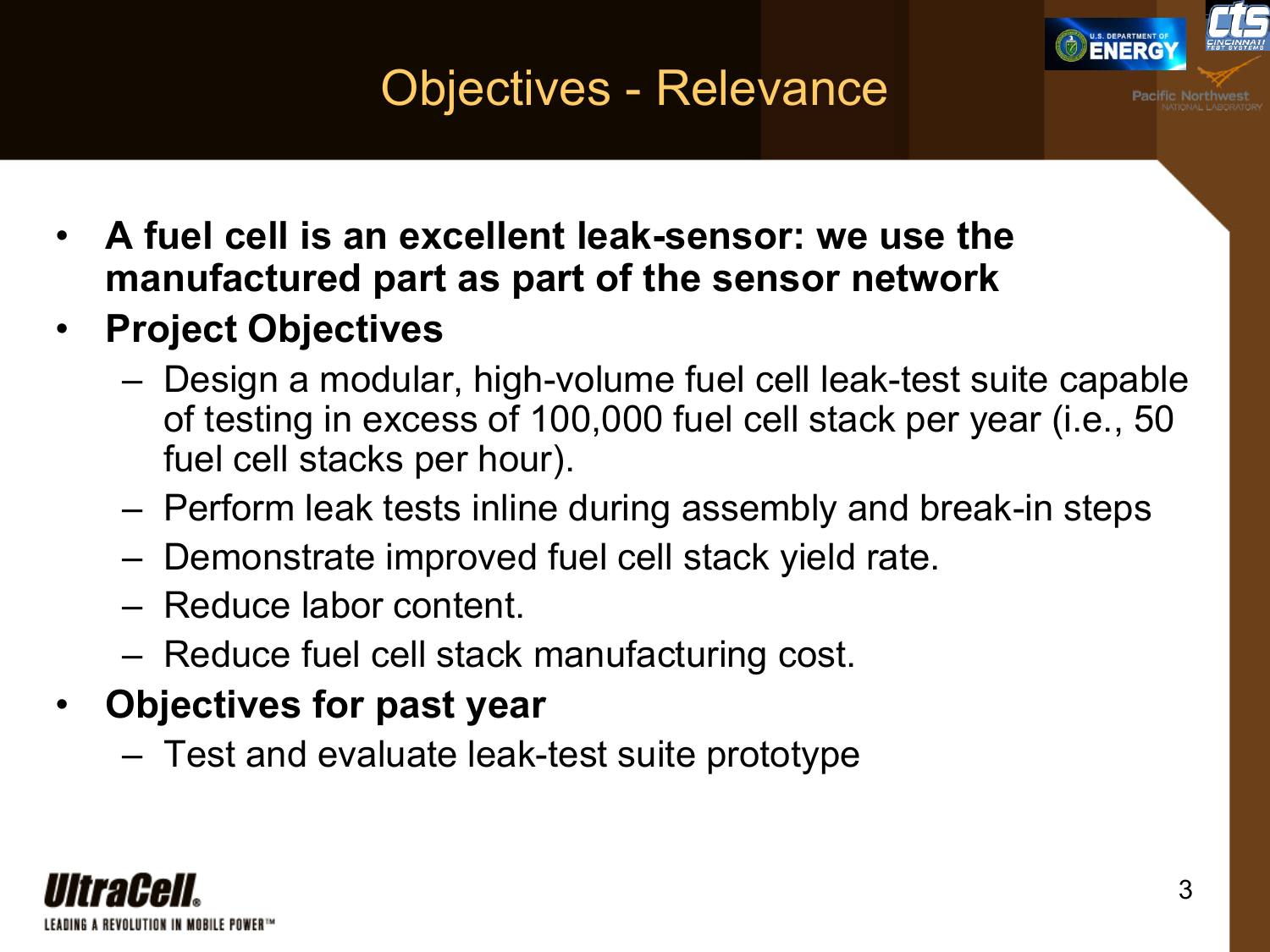### Milestones – Relevance



- **End of Phase I: June 30, 2011.**
- **Phase II: TBD**



<u>U.S. DEPARTMENT (</u> **ENERG**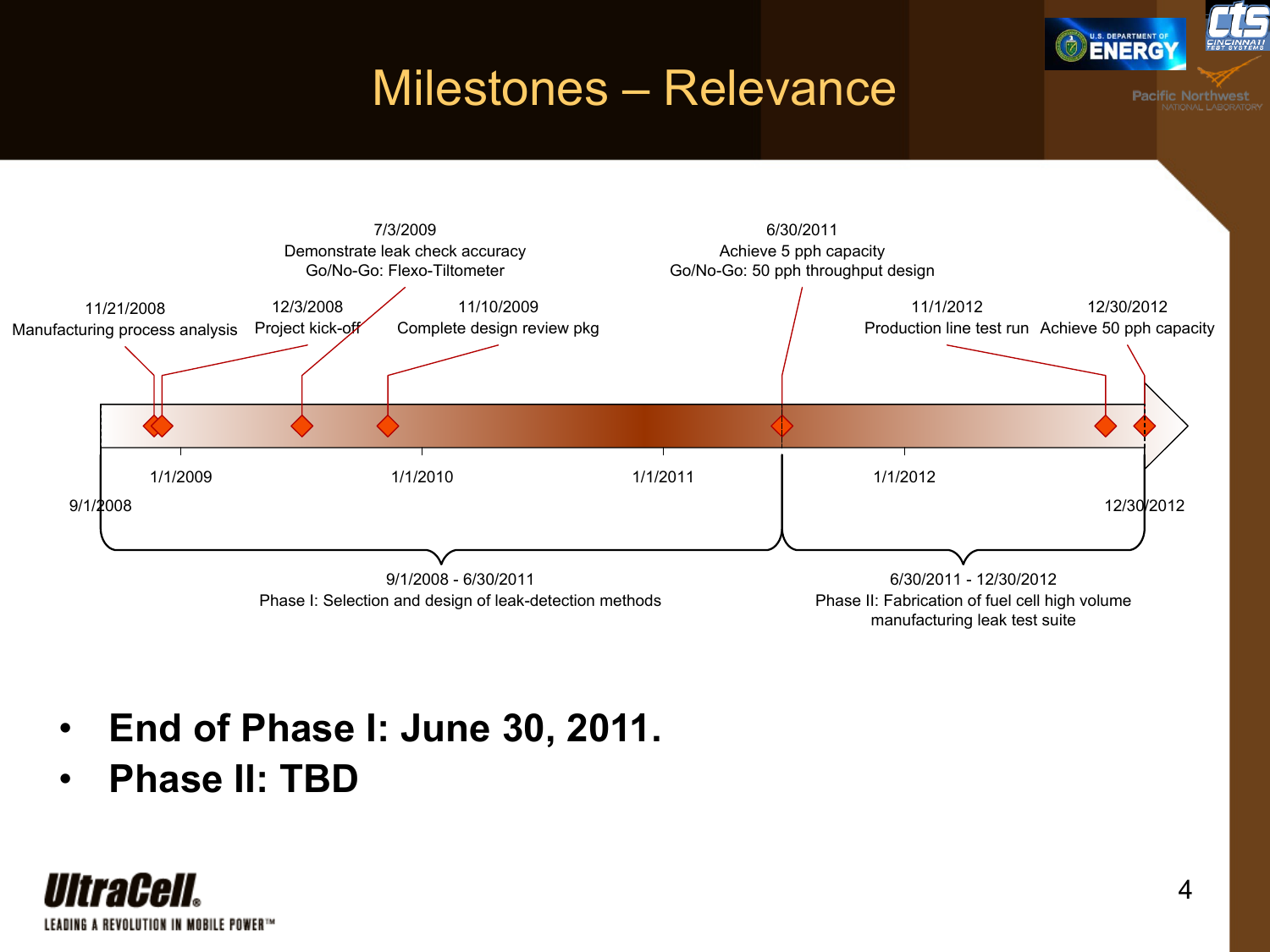





LEADING A REVOLUTION IN MOBILE POWER™

**UltraCell.**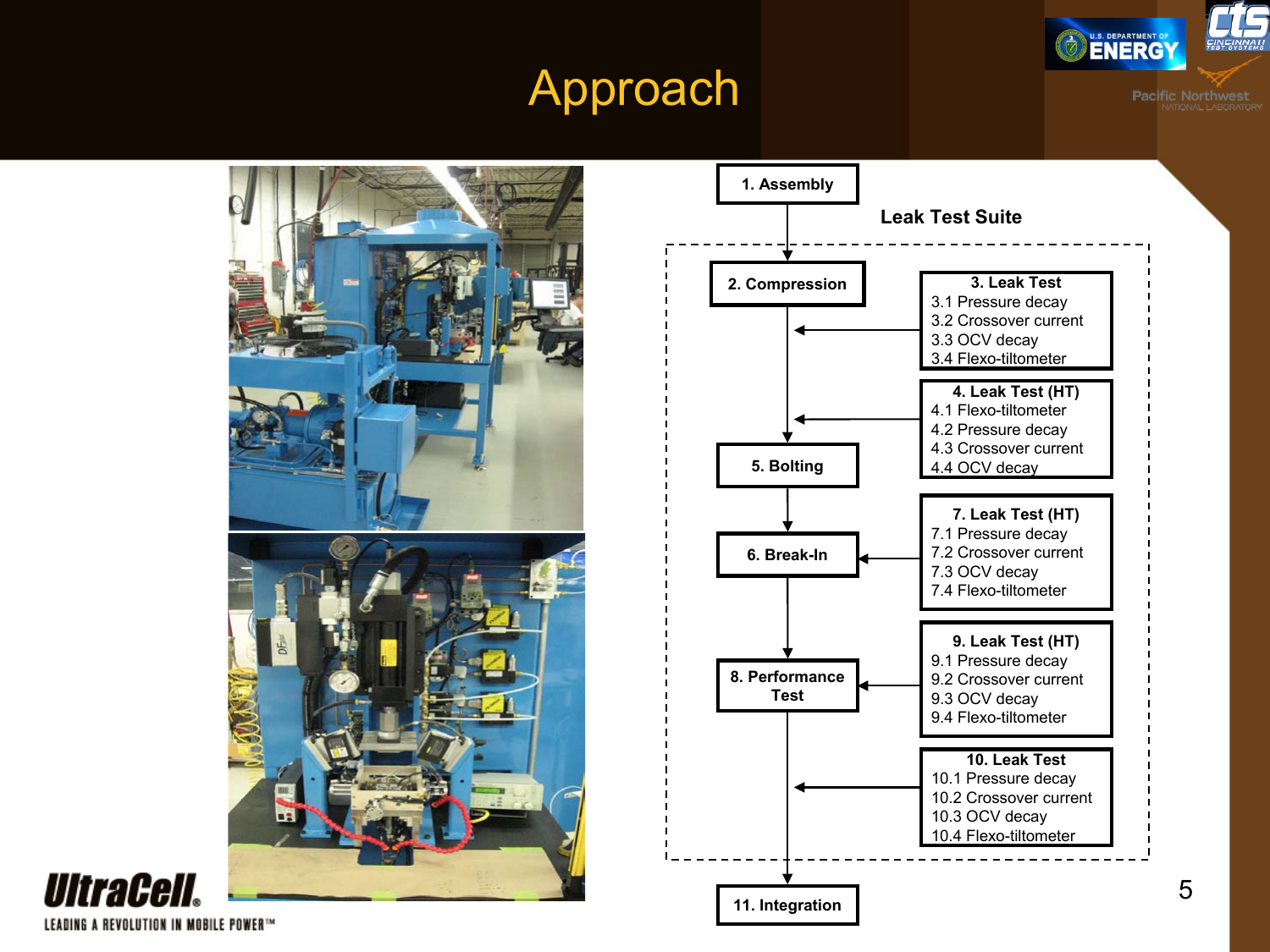

### **Features**

- $\checkmark$  Fully automated
- $\checkmark$  Inline leak-test during stack manufacturing
- $\checkmark$  Multi-functions: combined leak tests, compression, break-in and power performance in one system
- $\checkmark$  Diagnostics
- $\checkmark$  Safety feature



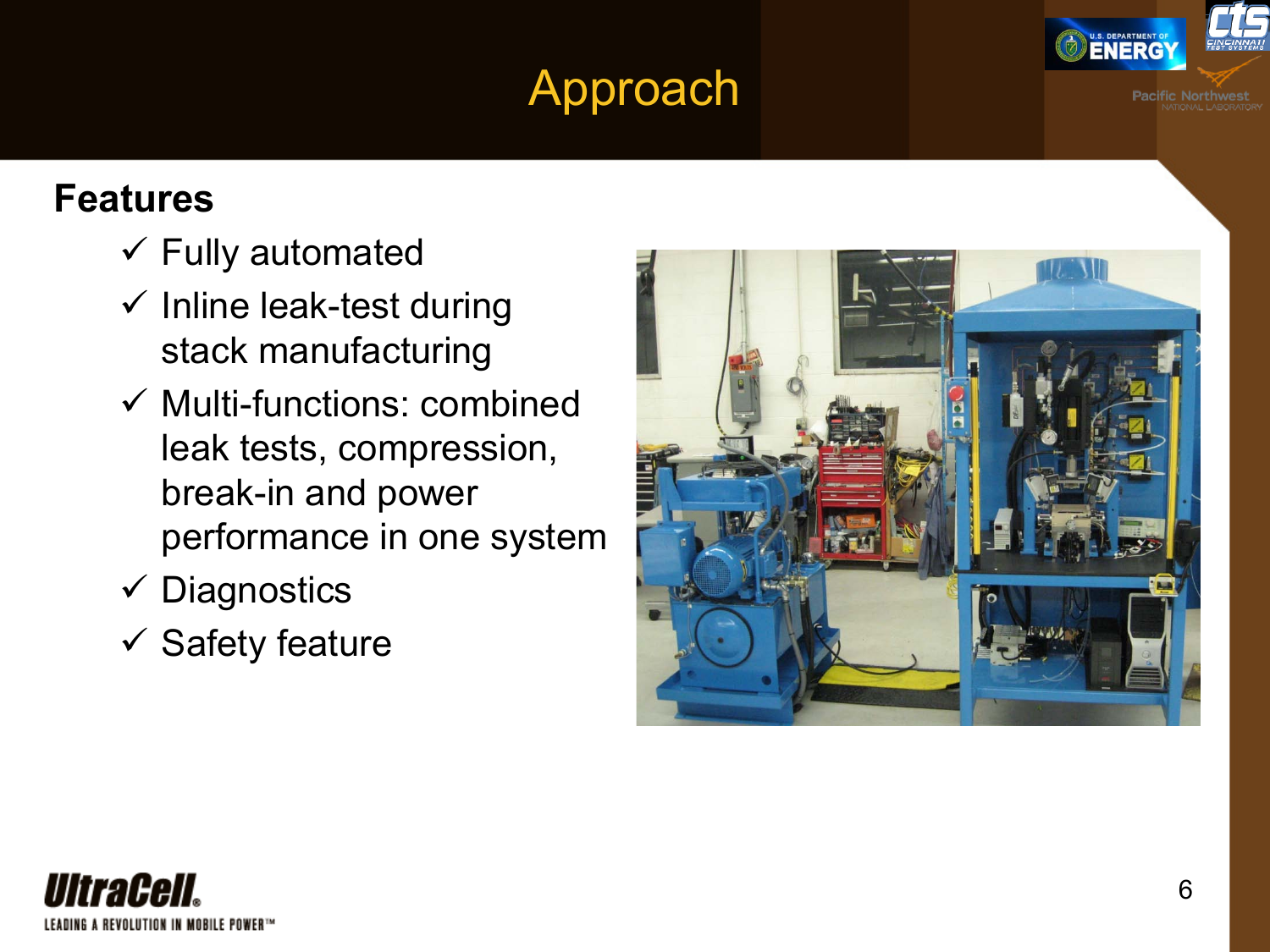#### **Pressure Decay Test COV Decay Test**



#### **Crossover Current Test**



LEADING A REVOLUTION IN MOBILE POWER™





 $\overline{\phantom{0}}$ 

U.S. DEPARTMENT OF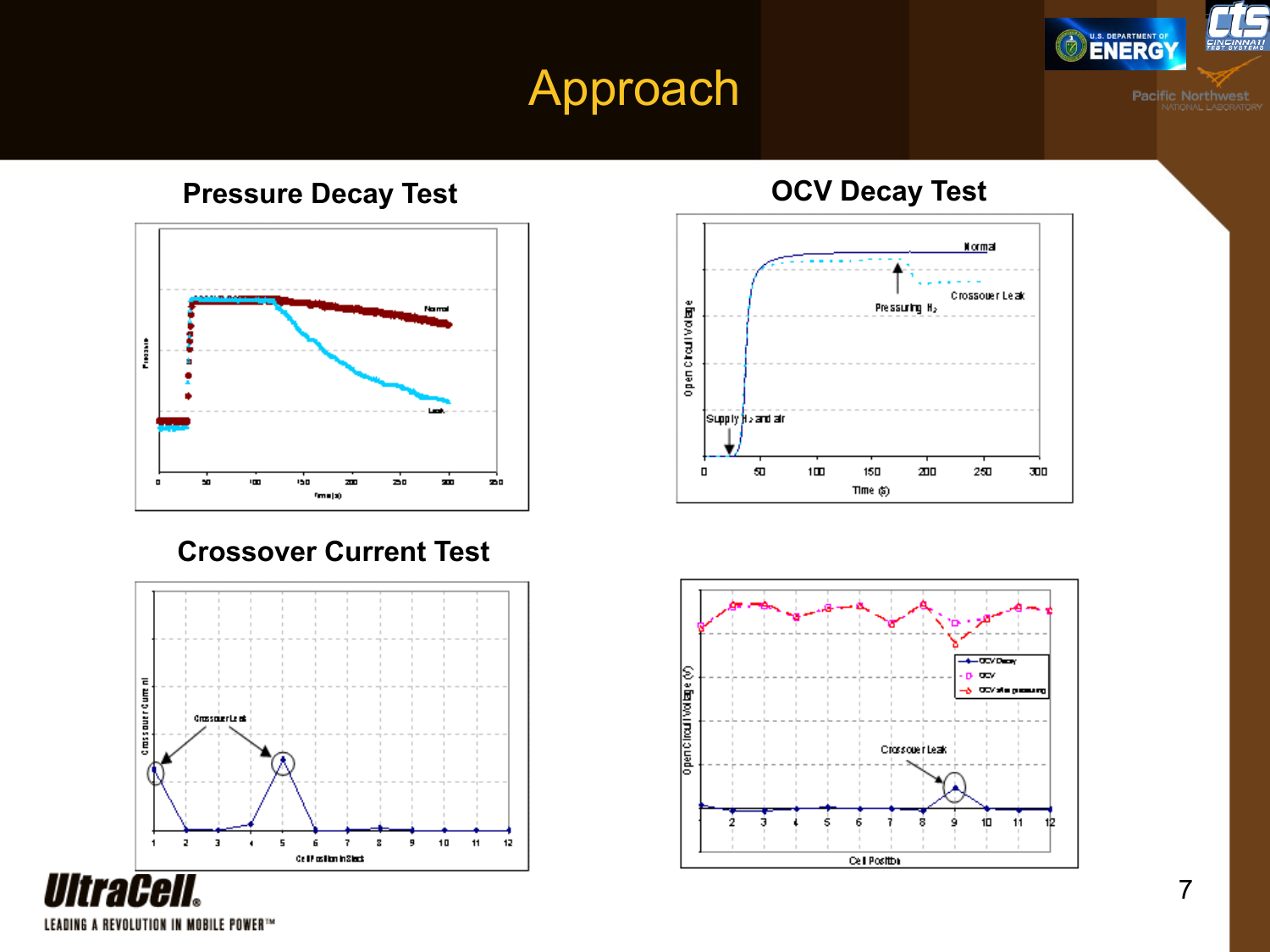

- Achieve 5 pph capacity on prototype leak test suite
- Complete validation of prototype leak test suite

#### • **Progress**

- Test and evaluate leak-test suite prototype.
- Demonstrate that the prototype can accurately detect leaks in 20 stacks with known leak.
- Demonstrate that the prototype does not cause any new failure modes in 5 stacks.
- Demonstrate that the prototype does not cause any new failure modes in 3 systems.

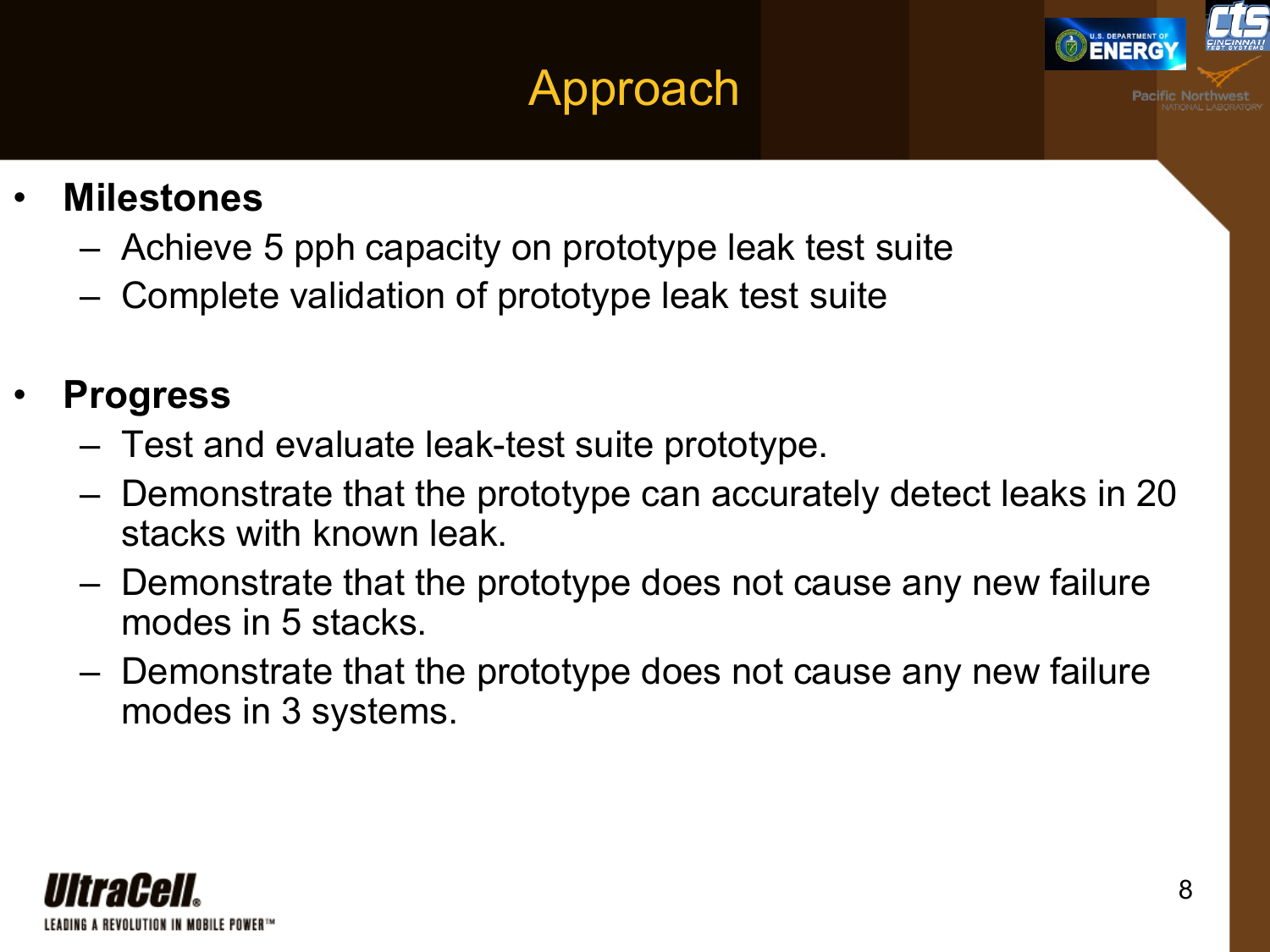#### **The Leak Test Suite Reduces Stack Test Labor Time from 2.4 Hours to ~2 Minutes**

| 5<br>Leak Check<br>5<br>Stack Enclosure Assembly<br>5<br>Start up<br>24<br>Flow/Voltage Checks<br>10<br>H2 Test<br>5<br>H <sub>2</sub> Pump<br>Performance Test<br>60<br>5<br>Shutdown<br>5<br>Leak Check<br>5<br>Remove test enclosure<br>15<br>Data Logging | <b>Existing Process Steps</b> | Time (minutes) |  |  |
|---------------------------------------------------------------------------------------------------------------------------------------------------------------------------------------------------------------------------------------------------------------|-------------------------------|----------------|--|--|
|                                                                                                                                                                                                                                                               |                               |                |  |  |
|                                                                                                                                                                                                                                                               |                               |                |  |  |
|                                                                                                                                                                                                                                                               |                               |                |  |  |
|                                                                                                                                                                                                                                                               |                               |                |  |  |
|                                                                                                                                                                                                                                                               |                               |                |  |  |
|                                                                                                                                                                                                                                                               |                               |                |  |  |
|                                                                                                                                                                                                                                                               |                               |                |  |  |
|                                                                                                                                                                                                                                                               |                               |                |  |  |
|                                                                                                                                                                                                                                                               |                               |                |  |  |
|                                                                                                                                                                                                                                                               |                               |                |  |  |
|                                                                                                                                                                                                                                                               |                               |                |  |  |
|                                                                                                                                                                                                                                                               |                               |                |  |  |
|                                                                                                                                                                                                                                                               | Total:                        | 144            |  |  |

| <i>VitraCell</i> .                   |  |
|--------------------------------------|--|
| EADING A REVOLUTION IN MOBILE POWER™ |  |

| <b>Leak Tester Process Steps</b> | Time (minutes) |  |
|----------------------------------|----------------|--|
| Stack connection                 |                |  |
| Start test                       | 0.1            |  |
| Stack disconnection              |                |  |
| Total:                           | 21             |  |



U.S. DEPARTMENT OF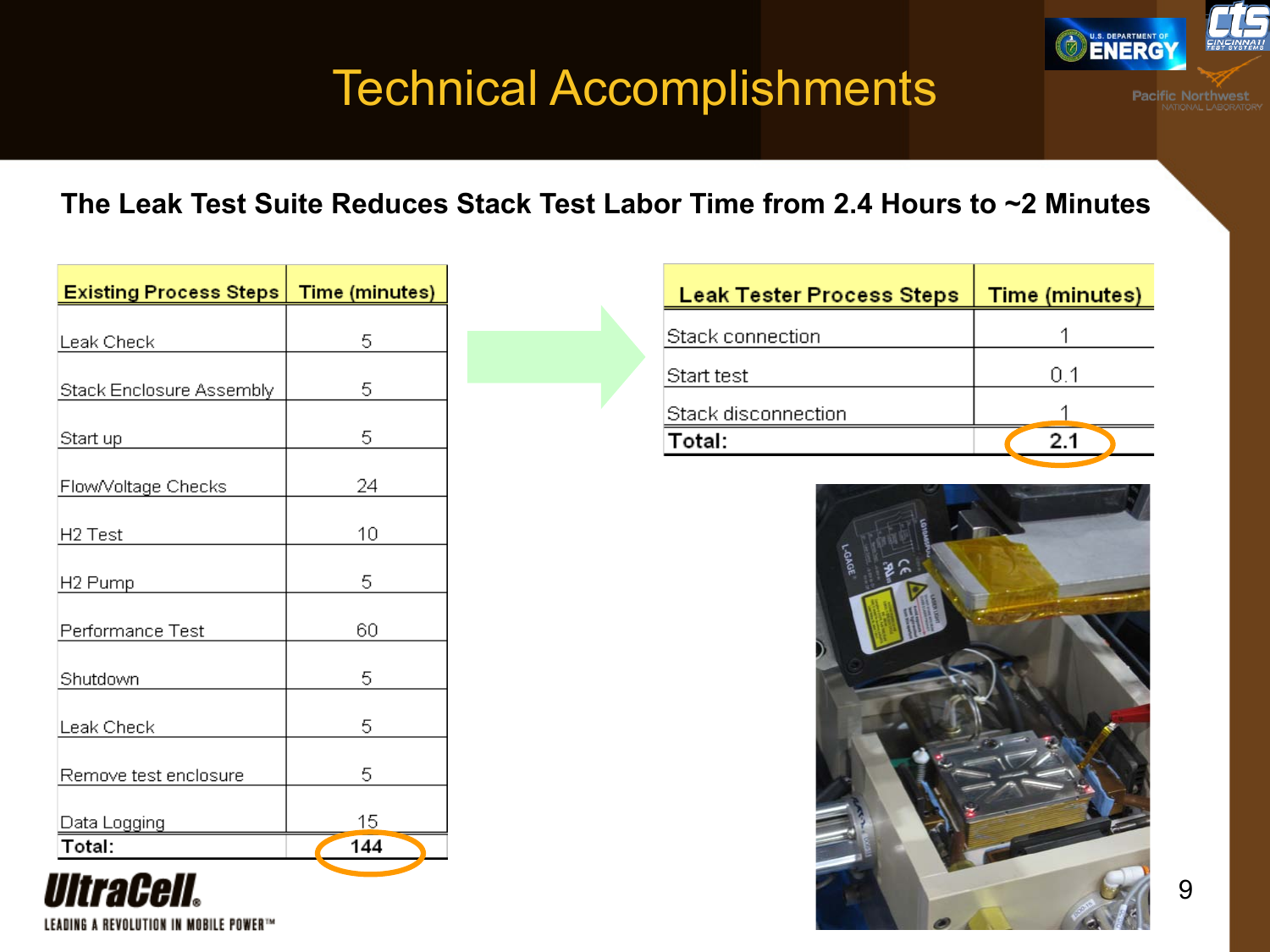**Failures due to leaks decreased from >70% down to 2%**



<u>U.S. DEPARTMENT</u> **ENERG**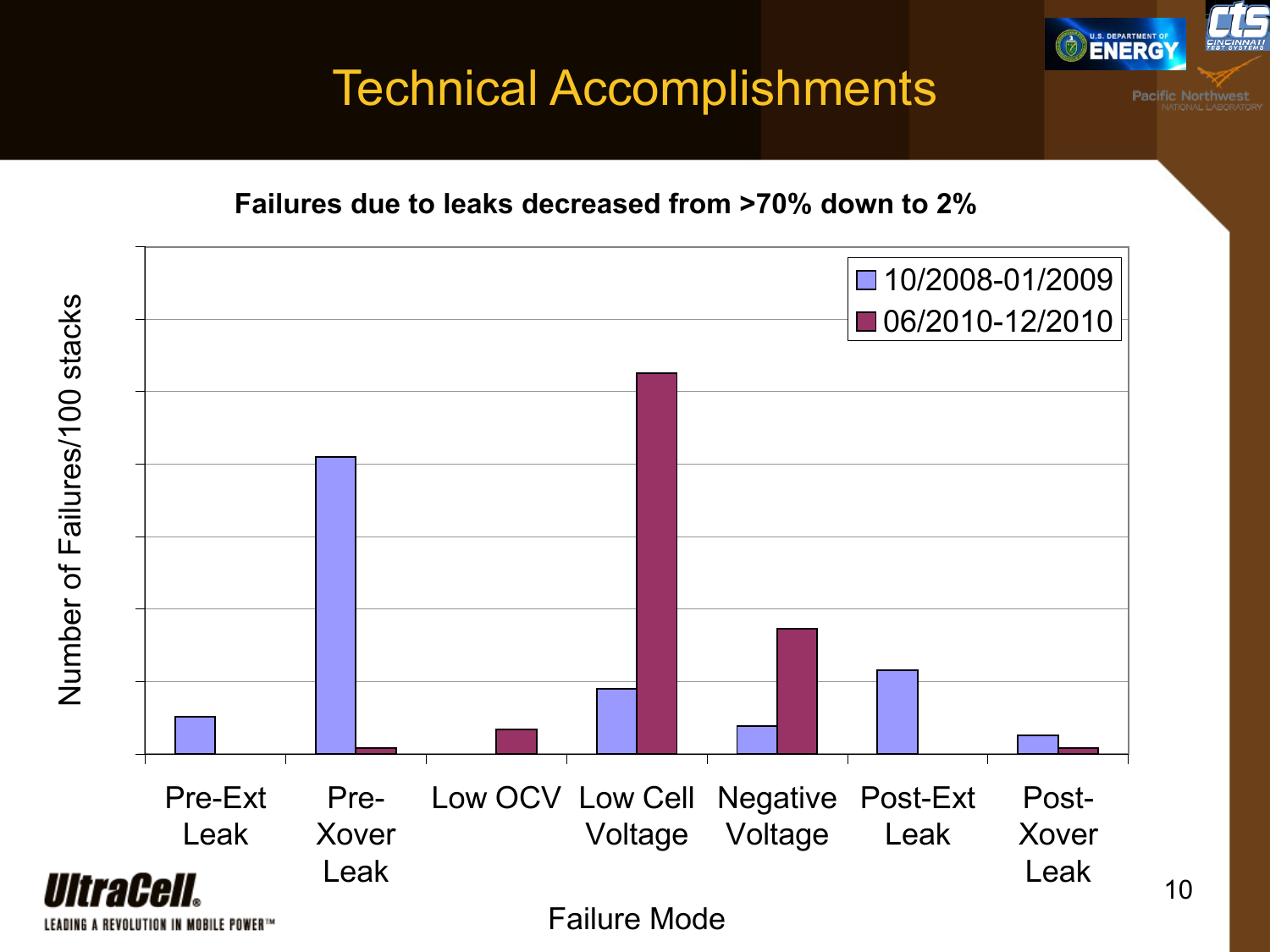• Using PD criteria > 0.4 psig/min identifies >95% of crossover failures



**LEADING A REVOLUTION IN MOBILE POWER™** 

U.S. DEPARTMENT O **ENERG**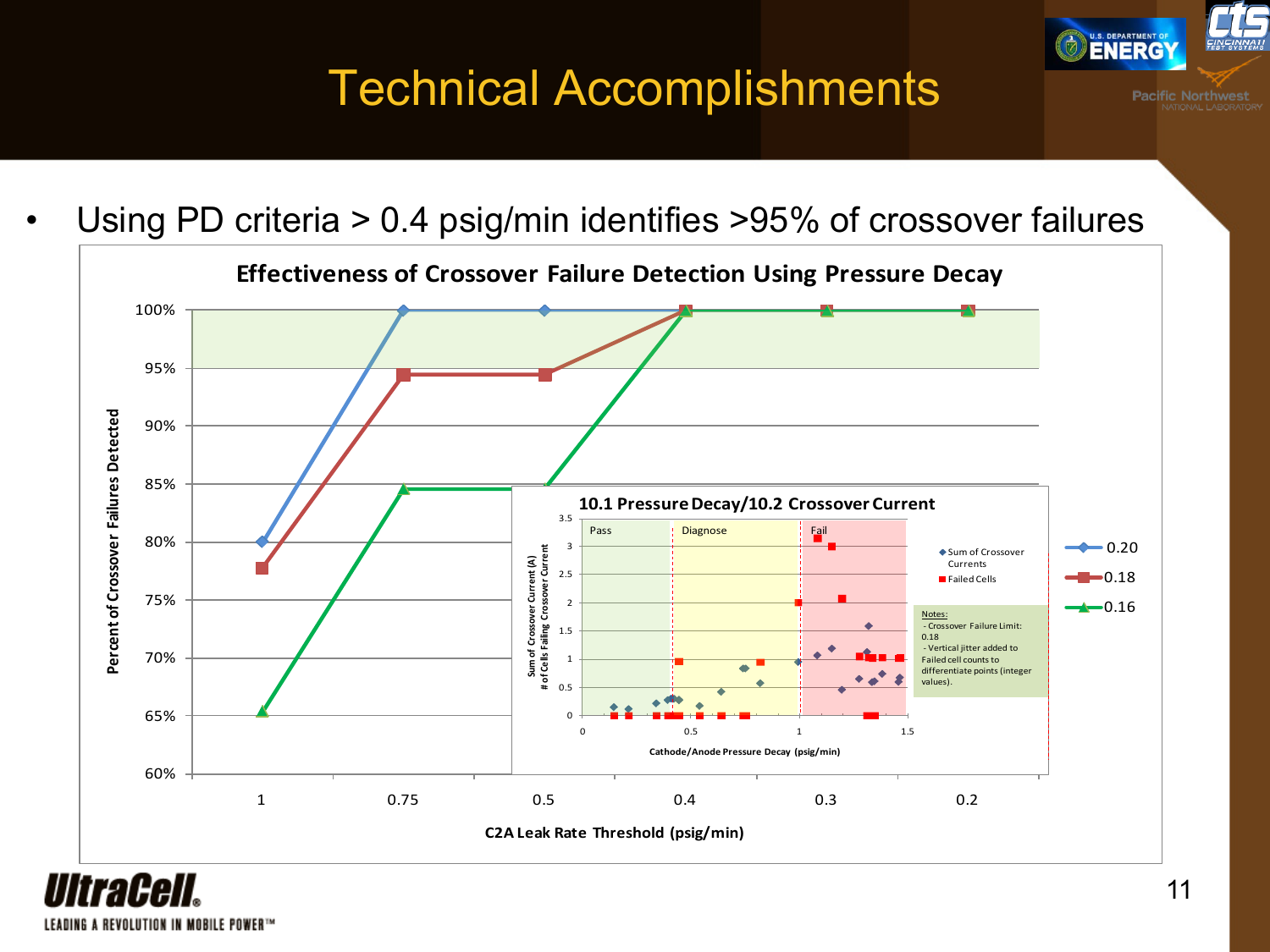Swapping or inserting both good and bad cells is easily detected



- 1) Good cell 2 and bad cell 8 are swapped
- 2) PD correctly identifies failed cell

*UltraCell.* 

LEADING A REVOLUTION IN MOBILE POWER™

3) Failed cell 8 and good cell 2 correctly identified on retest



- 1) Parts from 6 original stacks were used to build 23 stacks
- 2) 11 stacks were retested without rebuilds
- 3) 12 stack were rebuilt with new or swapped cells

|                                   | <b>YES</b> | NO         |
|-----------------------------------|------------|------------|
| PD correctly predicts failed cell | 19         | 4          |
| CC correctly detects failure      | 15         | $^{\circ}$ |
| OCV correctly detects failure     | 15         |            |
| CC/OCV correctly detects swap     | 0          |            |

### 95% of leaks correctly identified.

U.S. DEPARTMENT **ENERG**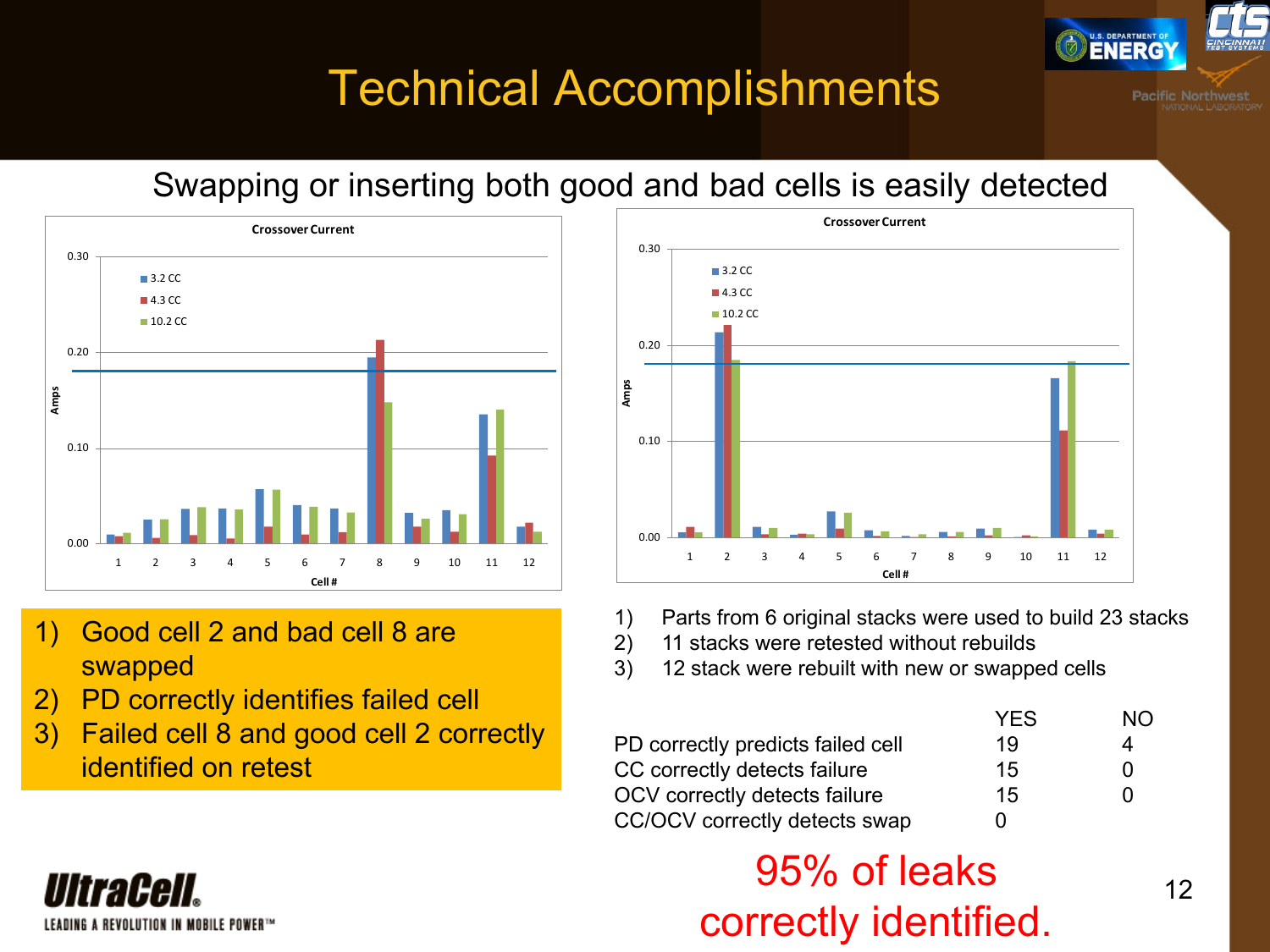



**Two stacks finished 30-day test as of April 1st, 2011. All stack tests will be finished by April 22nd, 2011**

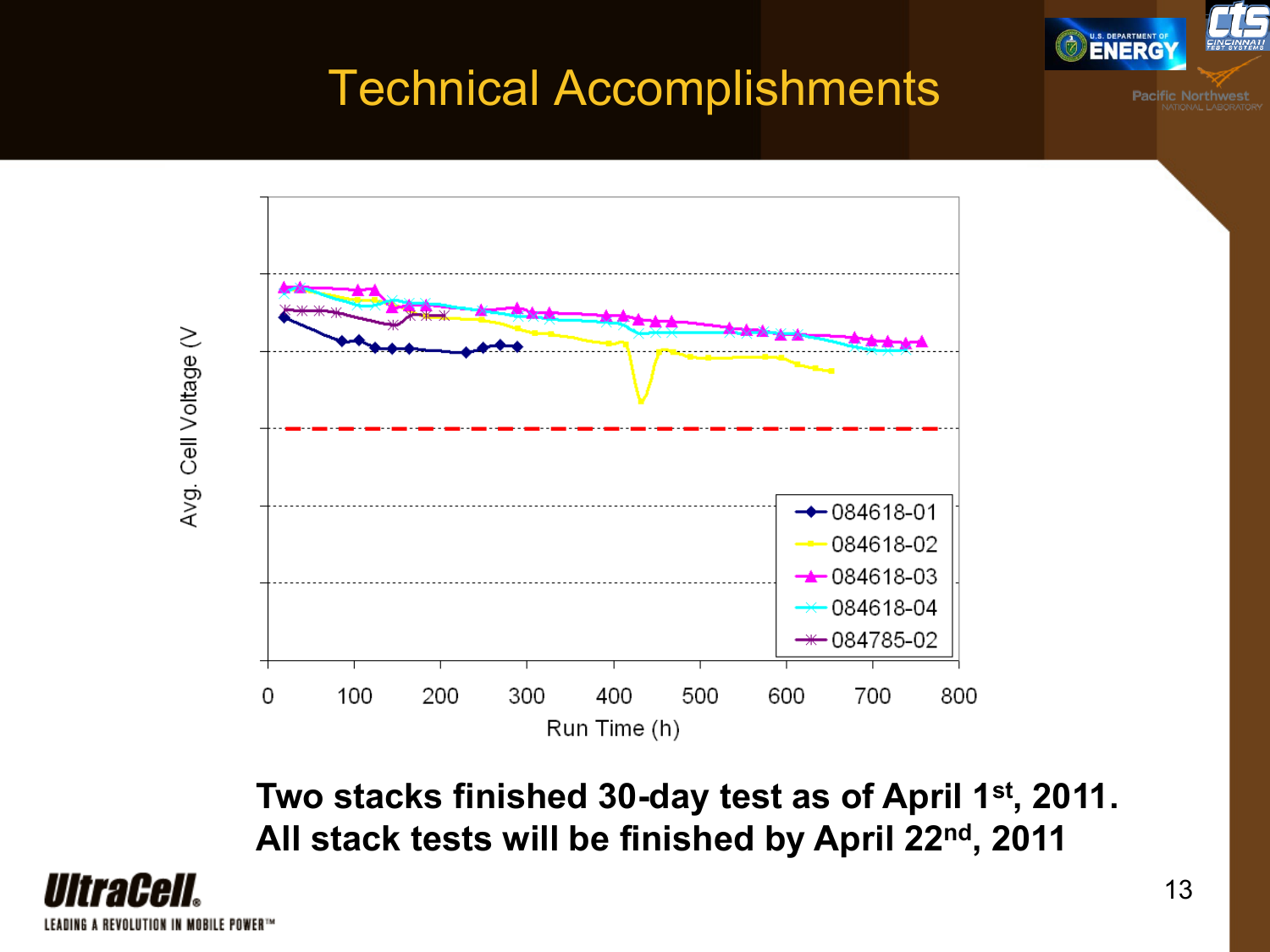



- One system finished test as of April 1st, 2011.
- All system tests will be finished by April 15th.



LEADING A REVOLUTION IN MOBILE POWER™

UltraCell.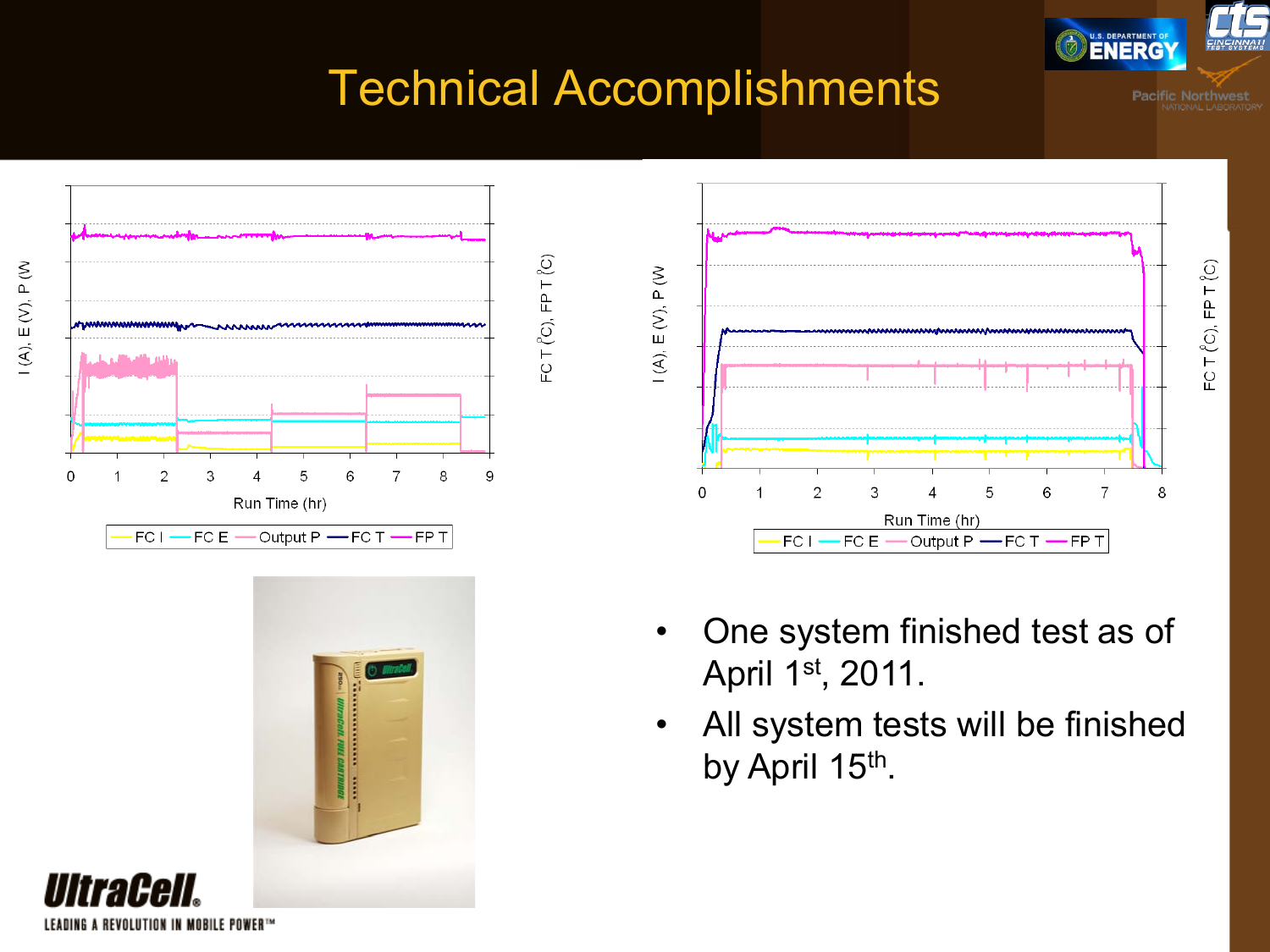## **Collaborations**



Project lead.

Leading producer of fuel cell systems for remote or mobile devices.

#### • **Pacific Northwest National Laboratory** Stack properties, method selection, quality metrics

#### • **Cincinnati Test Systems** Leak-test suite design, fabrication, and installation



U.S. DEPARTMENT **ENERG**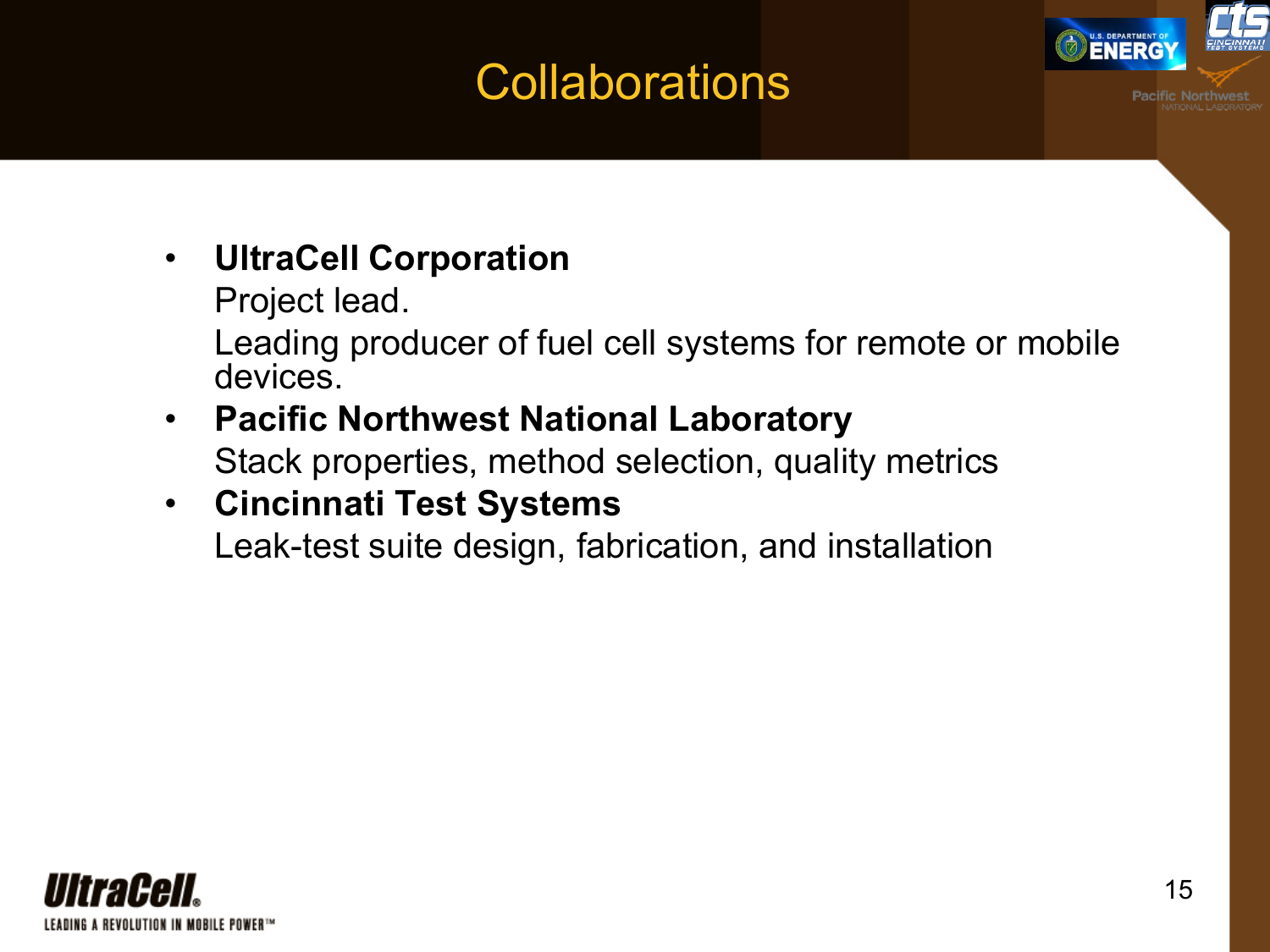### Future Work

- Fabricate, integrate, test and evaluate high volume leak-test suite
- Modify pilot production line to accommodate leak test suite
- Test run pilot production line with leak-test suite
- Validate leak-test suite



**U.S. DEPARTMENT ENERG**